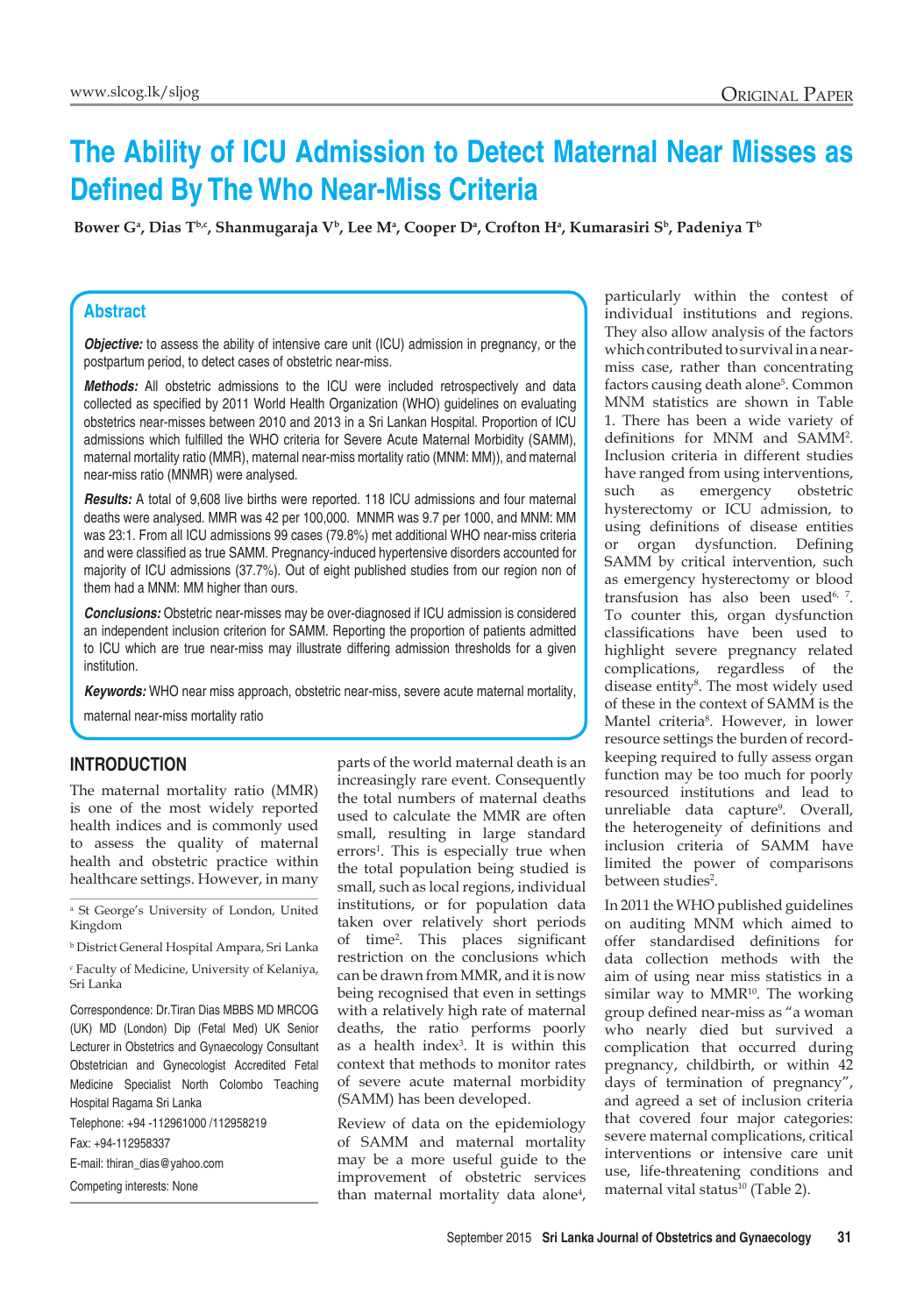Sri Lanka has been exceptional in achieving WHO millennium development goals in maternal care $11$ . The latest maternal mortality ratio (MMR) for Sri Lanka is 30 per 100 000 live births in year 2012 and MMR remained low compared to other South Asian countries<sup>11,12</sup>. Maternal mortality surveillance system adopted by the Family Health Bureau in Sri Lanka, with the help of Sri Lanka College of Obstetricians and Gynaecologists, has been instrumental for this  $success<sup>11</sup>$ . However, with the recent decline in the number of maternal deaths, it has become apparent that maternal mortality reviews alone may not generate enough data to help further reduce maternal mortality<sup>4</sup>. Consequently, attempts to use MNM as a tool to assess the quality of obstetric care could be of great value in further reducing maternal mortality and improving maternal health. Our aim was to audit all obstetric admissions to ICU and to use the data to assess the ability of ICU admission to detect true near miss, as defined by the WHO criteria. We also wanted to compare our MNMR and MMR with other studies from the region to see whether a conclusion on our performance within the region could be reliably made from comparison of data.

## **Methods**

This was a retrospective descriptive study of all pregnancy-related admissions to ICU between August

2010 and May 2013 in District General Hospital Ampara Sri Lanka. Patient records of pregnancy-related admissions to ICU were searched from hospital archives by three doctors independently. All women admitted to ICU for complications relating to pregnancy and puerperium were included. All women were either directly admitted to ICU or admitted to ICU following an admission to the hospital. All maternal deaths during the study period were included regardless of whether they were admitted to ICU or not. Details of maternal deaths were cross-checked with national data. The prevalence of SAMM is generally expected to be around 7.5 cases/1000 deliveries and WHO recommends a sample containing at least 20 cases of severe maternal outcomes for an audit $10$ .

The maternal near-miss mortality ratio was calculated (MNM / MM). This ratio refers to the ratio between SAMM cases and maternal death. Higher ratios indicate better care<sup>10</sup>. Common terminology in maternal morbidity and mortality is given in Tables 1 & 2. Data on patient demographics, disease entity, investigation results, interventions and organ dysfunction as set out by the WHO near-miss criteria were entered on to a purpose built MS/Excel sheet<sup>10</sup>. Indication for admission to ICU was recorded in order to determine the disease entities responsible for ICU admission which were not part of the WHO disease entity criteria. Some additions to the WHO criteria were included to reflect local circumstances and help to assess the quality of management: use of uterine tamponade and magnesium sulphate were added to our intervention criteria, as these are common interventions used at our centre for managing PPH and severe pre-eclampsia respectively. Ethical approval was obtained from the Ampara District Hospital's ethical committee and each case was identified by patient record number alone, ensuring anonymity.

A literature review of all studies into obstetric near-miss in the south Asian region was performed. We used the search terms set out by a recent systematic review of all studies into SAMM2 . We defined south Asian region as: Pakistan, India, Sri Lanka, Bangladesh, Afghanistan, Nepal, Malaysia, Indonesia and Singapore. We have excluded studies outside these regions. We excluded studies published before 2004 to ensure the data was up to date. We also excluded studies which used emergency hysterectomy alone as their inclusion criteria, as results from these studies inevitably dealt with a much narrower definition of SAMM than our own. To compare the maternal mortality and the maternal near miss rates of our study with that of the region, published data on other countries was used. A power calculation was performed for comparison with each study in order to identify the comparisons that are adequately powered (>80%) at an alpha error of 5%.

#### **Table 1: Common maternal near miss statistics10**

Maternal near-miss (MNM) refers to a woman who nearly died but survived a complication that occurred during pregnancy, childbirth or within 42 days of termination of pregnancy.

**Maternal death (MD)** is the death of a woman while pregnant or within 42 days of termination of pregnancy or its management, but not from accidental or incidental causes.

**MNM ratio (MNMR)** refers to the number of maternal near-miss cases per 1000 live births (MNMR = MNM/LB). Similarly to the SMOR, this indicator gives an estimation of the amount of care and resources that would be needed in an area or facility.

**Maternal near-miss maternal mortality ratio (MNM:MM)** refers to the number of near misses for the number of maternal deaths.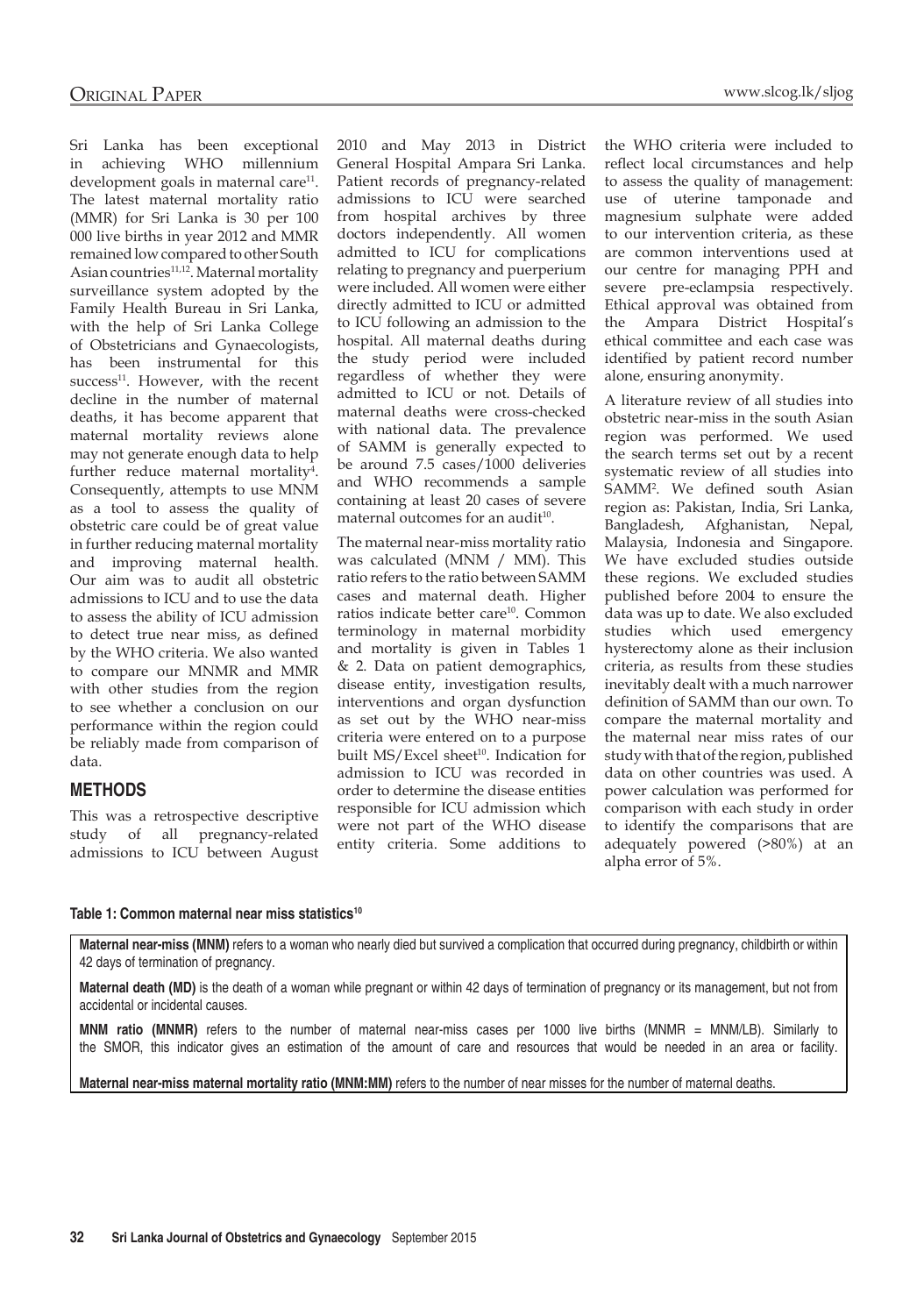### **Table 2: WHO near miss inclusion criteria10**

| Severe maternal complications                                                                                                                                                                                                                         | • Renal dysfunction                                                                                                                                  |  |  |  |
|-------------------------------------------------------------------------------------------------------------------------------------------------------------------------------------------------------------------------------------------------------|------------------------------------------------------------------------------------------------------------------------------------------------------|--|--|--|
| • Severe postpartum haemorrhage                                                                                                                                                                                                                       | · Oliguria non-responsive to fluids or diuretics, dialysis for                                                                                       |  |  |  |
| · Severe pre-eclampsia                                                                                                                                                                                                                                | acute renal failure, severe acute azotemia (creatinine 300<br>fÊmol/ml or .3.5 mg/dl)                                                                |  |  |  |
| • Eclampsia                                                                                                                                                                                                                                           | • Coagulation/haematological dysfunction<br>• Failure to form clots, massive transfusion of blood or red cells                                       |  |  |  |
| • Sepsis or severe systemic infection                                                                                                                                                                                                                 |                                                                                                                                                      |  |  |  |
| • Ruptured uterus                                                                                                                                                                                                                                     | (>5 units), severe acute thrombocytopenia (<50 000 platelets/<br>ml)                                                                                 |  |  |  |
| • Severe complications of abortion                                                                                                                                                                                                                    | • Hepatic dysfunction                                                                                                                                |  |  |  |
| Critical interventions or intensive care unit use<br>• Admission to intensive care unit<br>• Interventional radiology<br>Laparotomy (includes hysterectomy, excludes caesarean section)<br>• Use of blood products                                    | • Jaundice in the presence of pre-eclampsia, severe acute<br>hyperbilirubinemia (bilirubin >100 fÊmol/l or >6.0 mg/dl)<br>• Neurological dysfunction |  |  |  |
|                                                                                                                                                                                                                                                       | Prolonged unconsciousness (lasting .12 hours)/coma<br>(including metabolic coma), stroke, uncontrollable fits/status<br>epilepticus, total paralysis |  |  |  |
|                                                                                                                                                                                                                                                       | • Uterine dysfunction                                                                                                                                |  |  |  |
| Life-threatening conditions (near-miss criteria)                                                                                                                                                                                                      | • Uterine haemorrhage or infection leading to hysterectomy                                                                                           |  |  |  |
| • Cardiovascular dysfunction:                                                                                                                                                                                                                         |                                                                                                                                                      |  |  |  |
| • Shock, cardiac arrest (absence of pulse/heart beat and                                                                                                                                                                                              | <b>Maternal vital status</b>                                                                                                                         |  |  |  |
| loss of consciousness), use of continuous vasoactive drugs,<br>cardiopulmonary resuscitation, severe hypoperfusion (lactate >5<br>mmol/l or >45 mg/dl), severe acidosis (pH $<$ 7.1)                                                                  | • Maternal death                                                                                                                                     |  |  |  |
| • Respiratory dysfunction                                                                                                                                                                                                                             |                                                                                                                                                      |  |  |  |
| • Acute cyanosis, gasping, severe tachypnea (respiratory rate >40<br>breaths per minute), severe bradypnea (respiratory rate <6 breaths<br>per minute), intubation and ventilation not related to anaesthesia,<br>severe hypoxemia (O2 saturation <90 |                                                                                                                                                      |  |  |  |

## **Results**

A total of 9,608 live births and four maternal deaths. were reported during the study period here were 124 pregnancy-related admissions to ICU (1.29% of all deliveries) including the four maternal deaths. Women who delivered elsewhere and transferred only for ICU care were excluded. Case notes of 118 ICU admissions were analysed. Two sets of notes could not be traced. The maternal mortality ratio of our institution was 42 per 100,000. One death was due to septic abortion, one from seizure disorder aggravated during pregnancy, one from heart failure complicated by combination of post-partum haemorrhage and sepsis, and one from electrolyte imbalance secondary to severe hyperemesis gravidarum. Ninety nine patients (80%) met one of the WHO near-miss criteria other than ICU admission and were classed as true SAMM. 25 patients

### **Table 3: Demographics of study population**

| Mean age (range) years                          | 28.7 (17-44) |  |  |
|-------------------------------------------------|--------------|--|--|
| Mean gestational age at admission (Range) weeks | 32 (4-40)    |  |  |
| <b>Parity</b>                                   |              |  |  |
| Primipara (%)                                   | 54 (44.3)    |  |  |
| Multi (%)                                       | 68 (55.7)    |  |  |
| Term pregnancies - $\geq$ 37 weeks (%)          | 57 (46.7)    |  |  |
| Pre-term pregnancies - 24-36 weeks (%)          | 47 (38.5)    |  |  |
| Miscarriage $-24$ weeks $(\%)$                  | 15(12.3)     |  |  |
| Post-partum at presentation (%)                 | 4(3.3)       |  |  |
| Maternal deaths                                 | 4            |  |  |
| Maternal mortality ratio (per 100,000)          | 42           |  |  |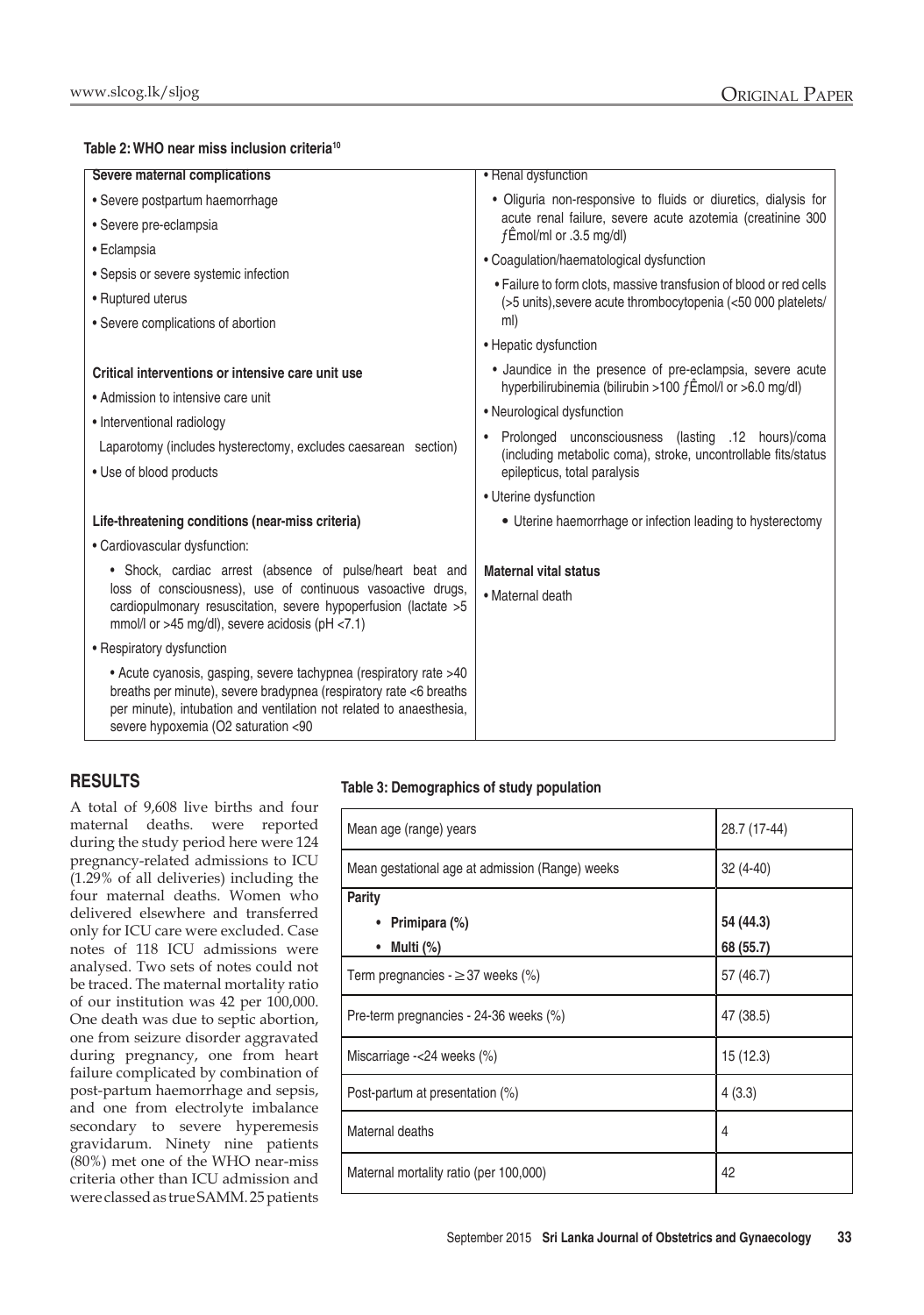(20%) met no additional criteria and so were not considered true SAMM. The maternal near-miss rate was 9.7 per 1000 and the maternal near-miss maternal mortality ratio (MNM:MM) was 23:1. The demography of the study population is shown in Table 3. The maternal near-misses according to WHO criteria are shown in Table 4.

The commonest reasons for ICU admission were pregnancyinduced hypertensive disorders; PIH, severe pre-eclampsia and eclampsia accounted to 37.7% of all ICU admissions. All patients with severe pre-eclampsia and eclampsia received magnesium sulphate bolus and infusion. Severe post-partum haemorrhage was the second leading cause of ICU admission (19.7%). All but one patient with PPH required blood transfusion and nine patients required transfusion of five or more units of blood products. Eight of these patients (33.3%) had a hysterectomy to control bleeding. Uterine condom catheter tamponade was performed in 11 of cases of PPH (45.8%), and of those patients only one went on to have a hysterectomy. Sepsis (13.1%) was the third most common reasons for admission to ICU. All the patients with sepsis received intravenous antibiotics.

A total of 44 patients (36%) met the criteria for a single organ dysfunction, and 15 patients (12%) had multiple organ dysfunction. Cardiovascular, respiratory and coagulation dysfunction were the commonest types of organ dysfunction. Of the 25 (20%) patients who did not meet other WHO inclusion criteria 11 patients were admitted for cardiac disease and cardiac monitoring, six patients for pre-eclampsia not considered severe enough to meet the WHO disease entity criteria, two patients for epilepsy, three for observation following general anaesthesia, one for thyrotoxicosis, one for severe hyperemesis gravidarum, and one for severe asthma exacerbation.

Literature review found seven studies into SAMM in the south Asian region (Table 5). No study had a MNM:MM higher than ours, while three studies had a MNMR lower than ours, although this was not statistically

**Table 4: Maternal near miss at Ampara General Hospital (WHO criteria)**

|                                                  | Number         | Percentage |  |  |
|--------------------------------------------------|----------------|------------|--|--|
|                                                  |                |            |  |  |
| <b>Critical interventions:</b>                   |                |            |  |  |
| ICU admissions for obstetric complications       | 122            | 100        |  |  |
| Use of blood products                            | 50             | 41.00%     |  |  |
| Massive transfusion ( $\geq$ 5 units RBC)        | 11             | 9.00%      |  |  |
| Emergency surgery (excluding C-section)          | 20             | 16.40%     |  |  |
| Uterine tamponade                                | 11             | 9.00%      |  |  |
| Interventional radiology                         | $\overline{a}$ |            |  |  |
| MgSo <sub>4</sub>                                | 35             | 28.70%     |  |  |
|                                                  |                |            |  |  |
| Life-threatening conditions: 75 (61.98%)         |                |            |  |  |
| PPH                                              | 24             | 19.83%     |  |  |
| Severe pre-eclampsia                             | 28             | 23.14%     |  |  |
| Eclampsia                                        | $\overline{7}$ | 5.78%      |  |  |
| Sepsis or SIRS                                   | 16             | 13.23%     |  |  |
| Ruptured uterus                                  | 0              | 0.00%      |  |  |
|                                                  |                |            |  |  |
| Other conditions with ICU admission: 46 (38.02%) |                |            |  |  |
| Abortion / miscarriage                           | 6              | 4.96%      |  |  |
| Ectopic pregnancy                                | 4              | 3.31%      |  |  |
| Pregnancy induced hypertension                   | 11             | 9.09%      |  |  |
| Cardiovascular disease                           | 15             | 12.39%     |  |  |
| Respiratory disease                              | 4              | 3.31%      |  |  |
| Placental abruption / praevia                    | 3              | 2.48%      |  |  |
| Hyperemesis gravidarum                           | $\overline{2}$ | 1.65%      |  |  |
| Epilepsy                                         | 1              | 0.83%      |  |  |
|                                                  |                |            |  |  |
| Organ dysfunction:                               | 44             | 36.10%     |  |  |
| Cardiovascular                                   | 19             | 15.60%     |  |  |
| Respiratory                                      | 17             | 14.00%     |  |  |
| Renal                                            | 3              | 2.50%      |  |  |
| Coagulation                                      | 14             | 11.50%     |  |  |
| Hepatic                                          | $\mathbf{1}$   | 0.80%      |  |  |
| Neurological                                     | 5              | 4.10%      |  |  |
| Uterine                                          | 12             | 9.80%      |  |  |
| Multi-organ failure                              | 15             | 12.30%     |  |  |

significant. Three other studies looked at ICU admissions only. Comparisons of our MMR rates with studies by Ranathunga et al. and Karnad et al. were not powered enough for comparison<sup>13, 14</sup>. All other studies were

suitable for comparison and MMR was significantly lower in our study than when compared to the regional data13-20. Results from the literature review are shown in Table 5.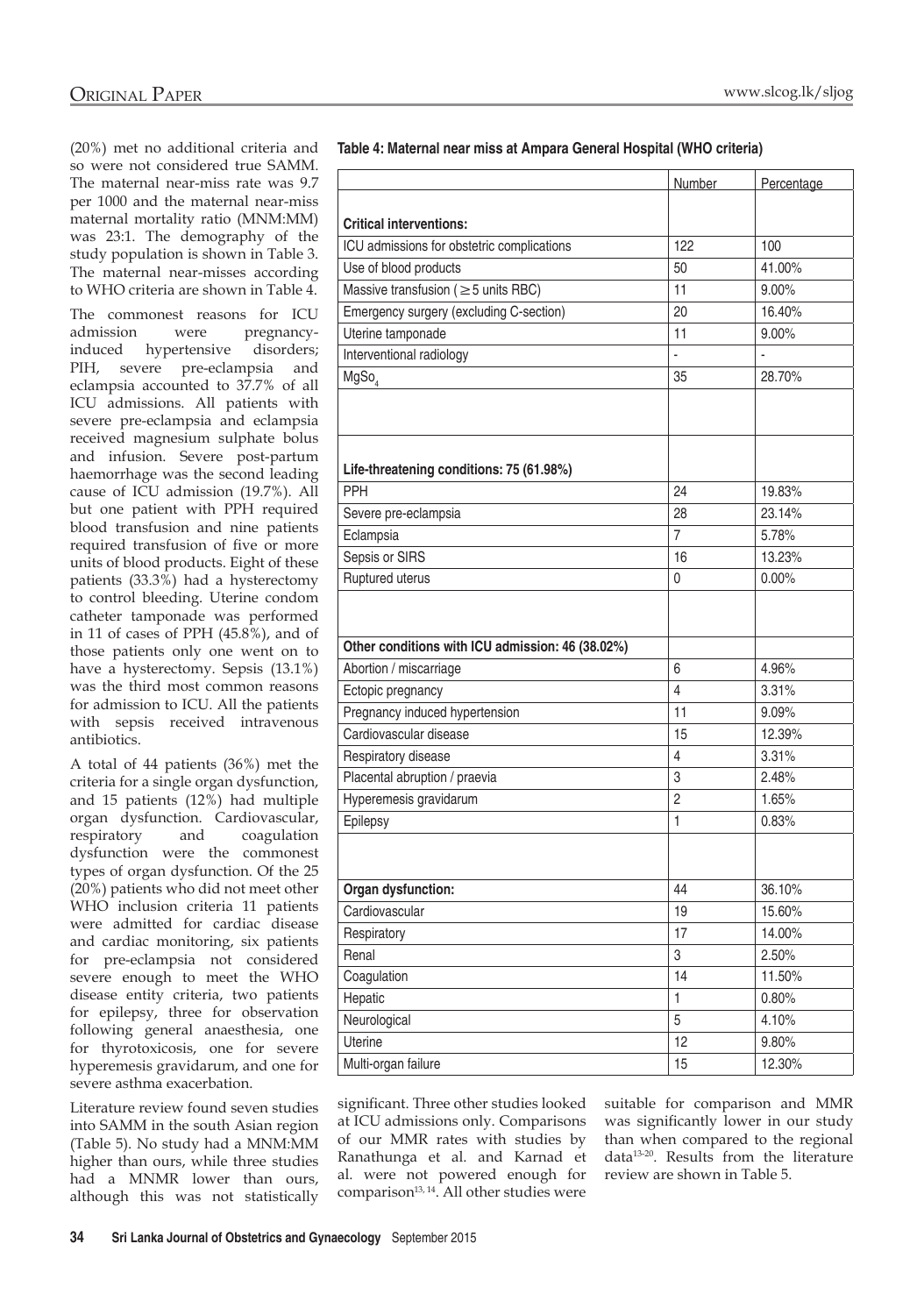# **Table 5: Literature review of MNM from South Asian Region**

|                                           | <b>Bangladesh</b><br><b>Huda 2012</b> | India<br><b>Karnad</b><br>2004 | Indonesia<br>Adisasmita<br>2008 | Indonesia<br>Ronsmans<br>2008 | Nepal<br><b>Srestha</b><br>2010 | Pakistan<br><b>Bibi</b> 2008 | Pakistan<br><b>Mustafa</b><br>2009 | Sri Lanka<br>Ranatunga<br>2012     | Our study                        |
|-------------------------------------------|---------------------------------------|--------------------------------|---------------------------------|-------------------------------|---------------------------------|------------------------------|------------------------------------|------------------------------------|----------------------------------|
| Inclusion<br>criteria                     | Ronsmans et<br>al., 2009 cited        | ICU<br>admission               | Mantel<br>(adapted)             | Mantel<br>(adapted)           | Geller et<br>al., 2004<br>cited | ICU<br>admission             | Mantel<br>(modified)               | <b>ICU</b><br>admission<br>$+$ WHO | <b>ICU</b><br>admission<br>+ WHO |
| MMR (per<br>100,000)                      | 255                                   | 119                            | 1130                            | 95                            | 324                             | 450                          | 792                                | 30                                 | 42                               |
| <b>MNMR</b> (per 1000)                    | 67                                    | 5.5                            | 135                             | 6                             | 23                              | 13.5                         | 50.6                               | 5.5                                | 9.7                              |
| MNM:MM ratio                              | 12                                    | 5                              | 12                              | 15                            | $\overline{7}$                  | $\mathsf 3$                  | $\overline{7}$                     | 18                                 | 23                               |
| ICU admissions<br>(% total<br>deliveries) | n/a                                   | 0.59                           | 0.67                            | n/a                           | 1.79                            | 1.35                         | n/a                                | 1.56                               | 1.29                             |
| Disease criteria                          |                                       |                                |                                 |                               |                                 |                              |                                    |                                    |                                  |
| PPH (%)                                   | n/a                                   | 14.0                           | 26.3                            | 15.8                          | 8.3                             | 13                           | 21.3                               | 36.3                               | 19.7                             |
| Severe<br>preeclampsia (%)                | n/a                                   | 31.1                           | 9.6                             | 2.7                           | 13.9                            | 20                           | 6.3                                | 13.2                               | 23                               |
| Eclampsia (%)                             | n/a                                   | 14.0                           | 13.0                            | 8.5                           | 13.9                            | 33                           | 2.1                                | 6.6                                | 5.7                              |
| Sepsis / SIRS (%)                         | n/a                                   | 6.2                            | 0.1                             | 1.4                           | 19.4                            | 17.00                        | 4.2                                | 3.3                                | 13.1                             |
| Uterine rupture<br>(% )                   | n/a                                   | 0.4                            | 3.4                             | 3.3                           | 2.8                             | 3.00                         | 4.2                                | 2.2                                | 0                                |
| Miscarriage /<br>abortion (%)             | n/a                                   |                                | 13.1                            | 7.3                           | 27.8                            | $\overline{\phantom{a}}$     | ÷,                                 | 2.2                                | 4.9                              |
| Ectopic (%)                               | n/a                                   | 0.4                            | 8.9                             | 8.9                           | 2.8                             | ä,                           | 6.3                                | $\blacksquare$                     | 3.3                              |
| <b>Critical</b><br>Intervention           |                                       |                                |                                 |                               |                                 |                              |                                    |                                    |                                  |
| ICU admission<br>(% )                     | n/a                                   | 100.0                          | 5.0                             | $\frac{1}{2}$                 | 77.8                            | 100                          | $\blacksquare$                     | 100.0                              | 100.0                            |
| Use of blood<br>products (%)              | n/a                                   | 38.2                           | $\blacksquare$                  | $\frac{1}{2}$                 | 66.7                            | 40                           | $\overline{\phantom{a}}$           | 43.9                               | 41                               |
| Emergency<br>surgery (%)                  | n/a                                   | 23.0                           | 2.5%                            | $\qquad \qquad \blacksquare$  | 16.7                            | 14                           | $\qquad \qquad \blacksquare$       | 24.8                               | 16.4                             |
| Interventional<br>radiology (%)           | n/a                                   | $\overline{\phantom{0}}$       | $\overline{\phantom{a}}$        | $\frac{1}{2}$                 |                                 | $\overline{\phantom{a}}$     | $\overline{\phantom{a}}$           | $\qquad \qquad \blacksquare$       | $\blacksquare$                   |
| Organ<br><b>Dysfunction</b>               |                                       |                                |                                 |                               |                                 |                              |                                    |                                    |                                  |
| Cardiovascular<br>(%)                     | n/a                                   | 4.4                            | 77.7                            | $\blacksquare$                | 38.9                            | 40                           | 4.2                                | 9.9                                | 15.6                             |
| Respiratory (%)                           | n/a                                   | 22.0                           | 0.1                             | ÷,                            | $\blacksquare$                  | 53                           | ÷,                                 | 1.1                                | 14                               |
| Renal (%)                                 | n/a                                   | 35.5                           | 4.5                             | ÷,                            | 13.9                            | $\overline{\phantom{a}}$     | 2.1                                | 2.2                                | 2.5                              |
| Coagulation (%)                           | n/a                                   | 12.0                           | 1.0                             | ÷,                            | 22.2                            | $\overline{\phantom{a}}$     | 6.3                                | 19.8                               | 11.5                             |
| Hepatic (%)                               | n/a                                   | 11.0                           | $2.5\phantom{0}$                | $\blacksquare$                | 13.9                            | $\overline{\phantom{a}}$     | $\blacksquare$                     | $5.5\,$                            | 0.8                              |
| Neurological (%)                          | n/a                                   | 28.3                           | 1.8                             | ä,                            | $\blacksquare$                  | $\mathbf{3}$                 | 4.2                                | 1.1                                | 4.1                              |
| Uterine (%)                               | n/a                                   | 4.6                            | 2.5                             | $\frac{1}{2}$                 | $\overline{\phantom{a}}$        | 14                           | ÷,                                 | 8.8                                | 9.8                              |
| Multi-organ (%)                           | n/a                                   | $\overline{\phantom{a}}$       | 22.7                            | $\overline{\phantom{a}}$      | $\overline{\phantom{a}}$        | $\overline{\phantom{a}}$     | $\overline{\phantom{a}}$           | $\overline{\phantom{a}}$           | 12.3                             |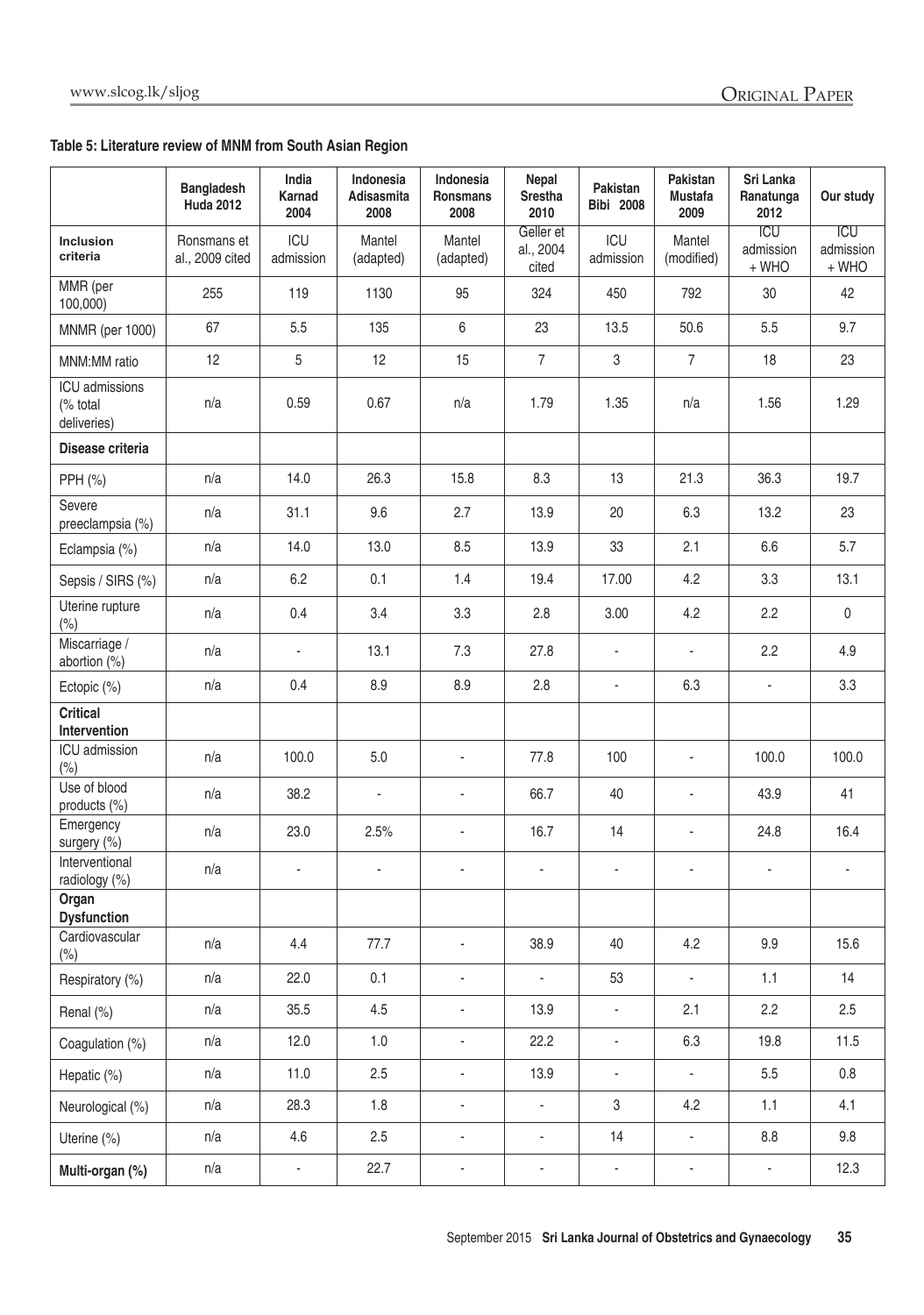# **Discussion**

District general hospital Ampara is a tertiary level care centre for 700,000 people in eastern Sri Lanka. There have been average of 3,200 live births a year, with only four maternal deaths since August 2010. Therefore, evaluation of both near-miss cases and maternal deaths should better highlight the strengths and weakness of care given to these patients than examining maternal mortality alone. Our hospital has access to all laboratory tests and modes of monitoring laid out in the WHO guideline, something which has proved problematic in some lowresource settings<sup>21</sup>. Overall, our data suggests we are performing well in obstetric care, both nationally and in relation to the south Asian region. Our MNMR (10.3 per 1000) stands towards the lower end of the global range of 0.6% to 14.98 reported in the most recent systematic review of MNM2 . It has been recognised that high maternal near-miss mortality ratio (MNM:MM) with low maternal near miss ratio (MNM) indicates good quality obstetric care (WHO criteria). We have reported the highest MNM:MM ratio (23:1) and our MNMR was the third lowest in the region (Table 5). Our maternal mortality rate (42) was higher than the national average of 35 per 100,000.

A single death would significantly alter the maternal mortality rate in the context of the relatively small numbers in this study (one less death would change the MMR to 31 per 100,000) illustrating the problems with using MMR in settings with small numbers of maternal death and vindicating the use of MNM data. However, statistical analysis of the regional data showed that the MMR provided a more robust comparison than SAMM figures. There was generally less reporting bias between studies on MMR than SAMM statistics. Despite adequate sample size of the studies, comparison of MNM statistics is clinically less useful because of presumed under or over reporting of maternal near misses. This is primarily due to the non-uniformity of classifications.

With regards to the ability of ICU admission to detect true MNM cases, our results suggest that ICU admission may lead to an over-reporting of MNM if it is considered an independent defining criterion of MNM. Overall, 25 cases in our study (20%) met no other WHO inclusion criteria than ICU admission: they did not meet any of the WHO's disease entity criteria, had no organ dysfunction and required no serious intervention. The majority of these patients were admitted for heart disease, requiring cardiac monitoring, or for pre-eclampsia which did not meet the WHO criteria for severe preeclampsia and therefore inclusion under disease entity. As these figures suggest, not all obstetric admissions to ICU are necessarily true near misses. The other study from Sri Lanka, which looked at MNM as defined by the WHO criteria, found an even greater proportion of obstetric ICU admissions (65%) which did not meet additional WHO criteria13. 43% had organ dysfunction, and only 36% in our study<sup>13</sup>.

Although using ICU admission as an independent inclusion criterion provides an easily auditable critical event, it is likely to over-diagnose the number of true SAMM9 , even within a relatively low-resource setting such as our institution. This would not necessarily be an issue if all obstetric units had similar thresholds for admission to ICU. However, regional differences in admission policy and variable pressures on intensive care resources are likely to affect the types of cases admitted to ICU. Evidence for this may be seen in the different proportion of patients admitted to ICU which were true and false near-miss between our study and Ranatunga et al. 13. Under-reporting is also likely to be an issue in our study, as we would have missed cases of MNM which were not admitted to ICU.

Despite this, the WHO criteria provide a validated approach to classify obstetric near miss in a variety of healthcare settings and provides a way forward for standardising MNM so that it may become a powerful statistical tool in appraising the standard of obstetric care. There may be an issue with over-reporting MNM if ICU admission is used as an independent defining criterion. One way to overcome this would be to

use ICU as a screening tool for MNM, with exclusion of false MNM from subsequent analysis. Alternatively, simply displaying the proportion of pregnancy-related ICU admissions which met no other near-miss criteria could serve as a useful comparative guide to the admission thresholds in the studied healthcare settings. In this context, definition based ICU admission as independent inclusion criteria for MNM could be still justified as it would provide a straightforward way to identify the more severe SAMM cases, screen them for true near miss, while indicating any great differences in admission thresholds between study populations.

Acknowledgements: We would like to thank Professor Sir Sabaratnam Arulkumaran for his guidance for this study.

Disclosure of interests: None. ■

# **References**

- 1. AbouZahr C, Wardlaw T. Maternal mortality at the end of a decade: signs of progress? Bulletin of the World Health Organization. 2001;79(6):561-8.
- 2. Tunçalp O, Hindin MJ, Souza JP, Chou D, Say L. The prevalence of maternal near miss: a systematic review. British Journal of Obstetrics and Gynaecology. 2012 May;119(6):653-61.
- Say L, Souza JP, Pattinson RC; WHO working group on Maternal Mortality and Morbidity classifications. Maternal near miss--towards a standard tool for monitoring quality of maternal health care. Best Practice & Research Clinical Obstetrics & Gynaecology. 2009 Jun;23(3):287-96.
- 4. Pattinson RC, Hall M. Near misses: a useful adjunct to maternal death enquiries. British Medical Bulletin. 2003;67:231-43.
- 5. Filippi V, Brugha R, Browne E, Gohou V, Bacci A, De Brouwere V, Sahel A, Goufodji S, Alihonou E, Ronsmans C. Obstetric audit in resource-poor settings: lessons from a multi-country project auditing 'near miss' obstetrical emergencies. Health Policy Plan. 2004 Jan;19(1):57-66.
- Fatima M, Kasi PM, Baloch SN, Afghan AK. Experience of emergency peripartum hysterectomies at a tertiary care hospital